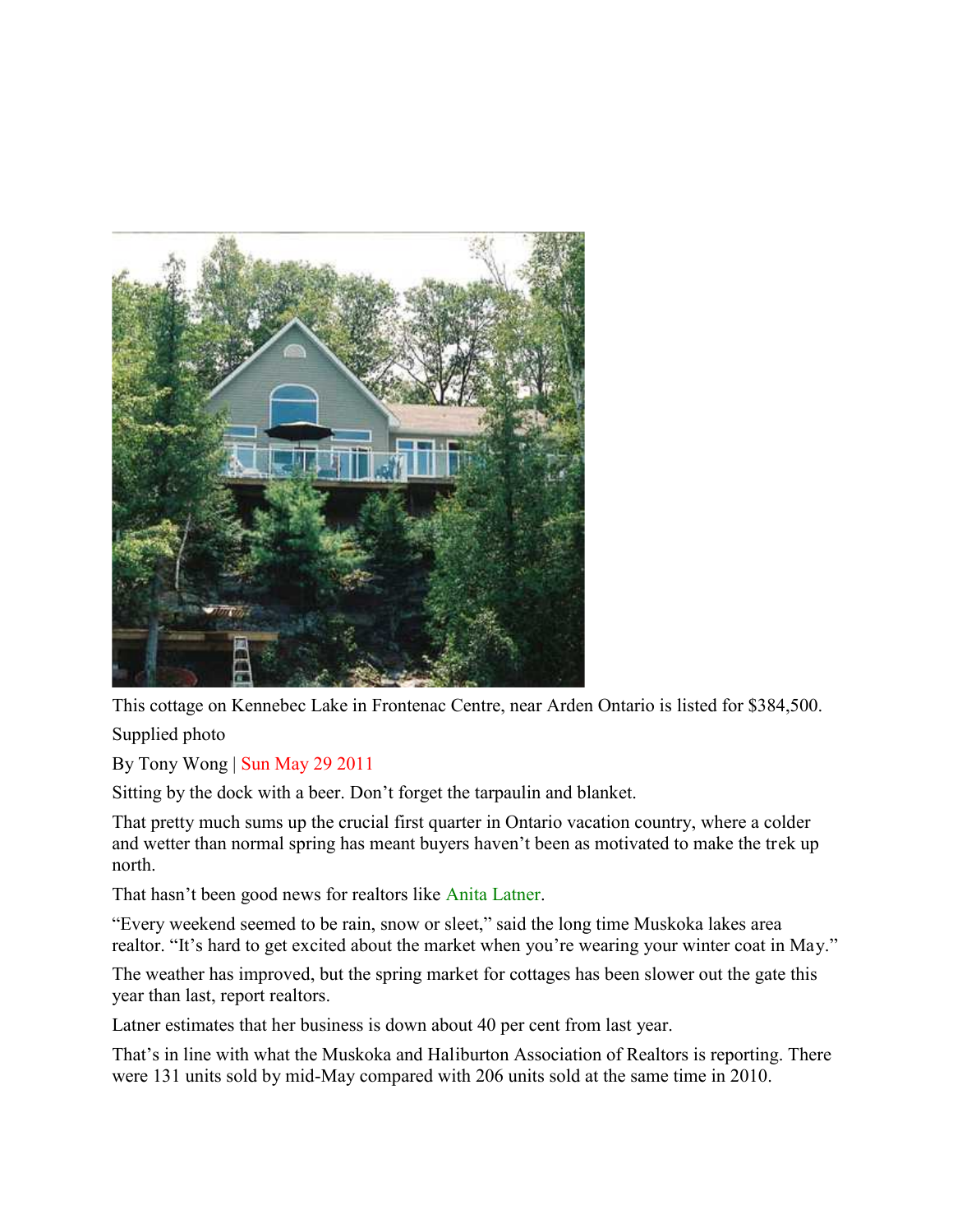"The weather really knocked us out. You know you're in trouble when you're showing a property and you're worried your client's kids are going to get blown away into the water by gale force winds," jokes Latner.

Iris Gardiner, the president of the Muskoka and Haliburton Association of Realtors, says 2010 was also an exceptional year for sales coming out of the recession, so comparisons should be taken in context. As well, some buyers were trying to purchase before the introduction of the new Harmonized Sales Tax.

In 2009, during the recession-fuelled dip, realtors reported only 97 sales during the same time frame. That year was a bust for cottage country as credit markets froze in the wake of the global financial crisis. With second homes being the ultimate discretionary purchase, values took a major hit. Prices are still an estimated 20 per cent down from the peak in 2007.

Buying a secondary home is not a sure investment bet. Because they are purely discretionary purchases, vacation homes are often the first to take a hit when the economy goes south. But they are also among the first asset classes to recover. Last year Red Leaves, the luxury resort on Lake Rosseau, saw some hotel condominium suites go into receivership.

When the project was first launched in 2005, studios were going for \$299,000. Last year studios were selling for \$166,000 or more than 40 per cent off. Larger units saw an even bigger discount.

However, realtors are feeling that this year will be more promising. If only the weather cooperates through the summer.

"I think the feeling is that the worst is over, and people are out buying cottages again," said Gardiner. She expects prices to be stable this year, remaining about the same as last.

The Muskoka Lakes area has been the place for Bay Street barons and sports and Hollywood celebrities to spend their weekends. But most of the fully winterized homes can hardly be called cottages. A waterfront property on the three big lakes, Muskoka, Joseph and Rosseau now averages more than \$1.2 million. The most expensive property listed in early spring was a \$5.9 million home with 6,700 square feet of living space and 802 feet of frontage on the water.

"It's hard to get change from a million bucks up here," said Latner.

Some good news for buyers is that listings are expected to be greater this year than last. More inventory means that there is more to choose from and pressure on prices to remain stable.

"We noticed a large number of sellers held back from putting their properties on the market because of the economic downturn," said Don Evans, a sales representative with Royal Lepage Lakes of Muskoka.

With the economy in recovery, some cottage buyers are becoming much more value conscious, looking to smaller and more affordable lakes.

According to a recent Royal Lepage cottage country price survey, two of the most affordable areas in Ontario are St. Joseph Island and Lake Huron, where water access homes can be had at \$110,000, and in Kawartha Lakes at \$200,000.

For many in Greater Toronto, the closer-to-home allure of the Kawartha Lakes region, which is only about 90 minutes from Toronto, has been a big draw.